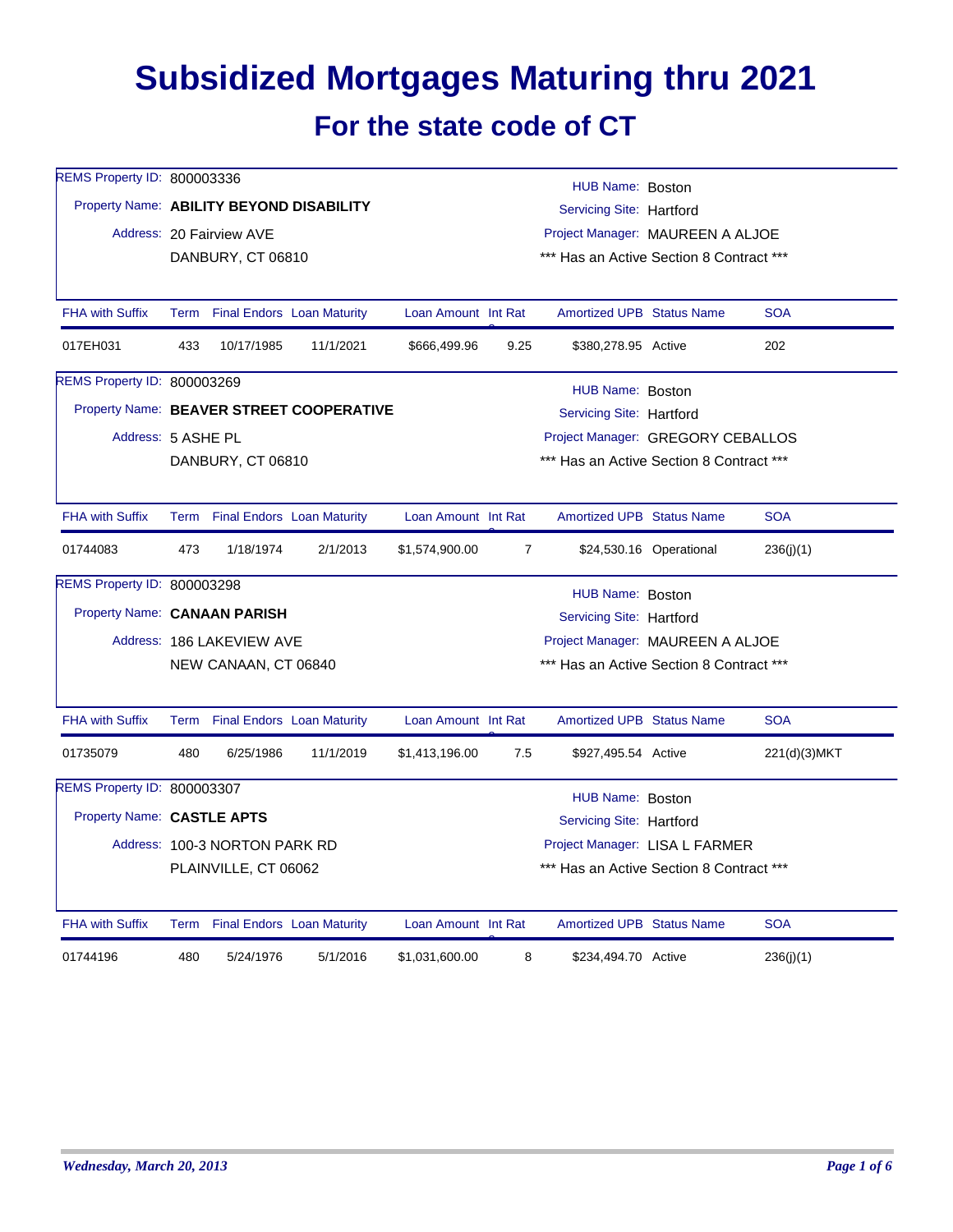| <b>REMS Property ID: 800003313</b> |     |                                 |                                               |                     |      | HUB Name: Boston                         |  |            |
|------------------------------------|-----|---------------------------------|-----------------------------------------------|---------------------|------|------------------------------------------|--|------------|
|                                    |     |                                 | Property Name: CHESHIRE ELDERLY VILLAGE       |                     |      | Servicing Site: Hartford                 |  |            |
|                                    |     | Address: 135 E MITCHELL AVE     |                                               |                     |      | Project Manager: NATALIE NEALY           |  |            |
|                                    |     | CHESHIRE, CT 06410              |                                               |                     |      | *** Has an Active Section 8 Contract *** |  |            |
|                                    |     |                                 |                                               |                     |      |                                          |  |            |
| <b>FHA with Suffix</b>             |     | Term Final Endors Loan Maturity |                                               | Loan Amount Int Rat |      | <b>Amortized UPB Status Name</b>         |  | <b>SOA</b> |
| 01738018                           | 480 | 5/31/1979                       | 6/1/2019                                      | \$1,195,300.00      | 7.9  | \$480,352.45 Active                      |  | 231        |
| <b>REMS Property ID: 800003349</b> |     |                                 |                                               |                     |      | HUB Name: Boston                         |  |            |
| Property Name: EASTGATE II         |     |                                 |                                               |                     |      | Servicing Site: Hartford                 |  |            |
|                                    |     | Address: 84 MAYBURY CIR         |                                               |                     |      | Project Manager: GREGORY CEBALLOS        |  |            |
|                                    |     | WATERBURY, CT 06716             |                                               |                     |      | *** Has an Active Section 8 Contract *** |  |            |
|                                    |     |                                 |                                               |                     |      |                                          |  |            |
| <b>FHA with Suffix</b>             |     | Term Final Endors Loan Maturity |                                               | Loan Amount Int Rat |      | <b>Amortized UPB Status Name</b>         |  | <b>SOA</b> |
| 01738039                           | 480 | 3/11/1981                       | 4/1/2021                                      | \$1,034,400.00      | 8    | \$508,758.71 Active                      |  | 231        |
| REMS Property ID: 800003357        |     |                                 |                                               |                     |      |                                          |  |            |
|                                    |     |                                 |                                               |                     |      | HUB Name: Boston                         |  |            |
| Property Name: FAIRBANK APARTMENTS |     |                                 |                                               |                     |      | Servicing Site: Hartford                 |  |            |
|                                    |     | Address: 355 FERRY ST           |                                               |                     |      | Project Manager: GREGORY CEBALLOS        |  |            |
|                                    |     | NEW HAVEN, CT 06513             |                                               |                     |      | *** Has an Active Section 8 Contract *** |  |            |
| <b>FHA with Suffix</b>             |     | Term Final Endors Loan Maturity |                                               | Loan Amount Int Rat |      | <b>Amortized UPB Status Name</b>         |  | <b>SOA</b> |
| 01744109                           | 480 | 12/14/1973                      | 12/1/2013                                     | \$2,788,800.00      | 7    | \$135,063.13 Active                      |  | 236(j)(1)  |
| REMS Property ID: 800003375        |     |                                 |                                               |                     |      | HUB Name: Boston                         |  |            |
| Property Name: GEORGETOWN GARDENS  |     |                                 |                                               |                     |      | Servicing Site: Hartford                 |  |            |
|                                    |     | Address: 109 Sunny Lane         |                                               |                     |      | Project Manager: MAUREEN A ALJOE         |  |            |
|                                    |     | TORRINGTON, CT 06790            |                                               |                     |      | *** Has an Active Section 8 Contract *** |  |            |
|                                    |     |                                 |                                               |                     |      |                                          |  |            |
| FHA with Suffix                    |     | Term Final Endors Loan Maturity |                                               | Loan Amount Int Rat |      | Amortized UPB Status Name                |  | <b>SOA</b> |
| 01744114                           | 478 | 9/5/1973                        | 7/1/2013                                      | \$1,177,296.00      | 7    | \$60,876.64 Active                       |  | 236(j)(1)  |
| REMS Property ID: 800003379        |     |                                 |                                               |                     |      |                                          |  |            |
|                                    |     |                                 | Property Name: GLENBROOK ROAD ELDERLY HOUSING |                     |      | HUB Name: Boston                         |  |            |
|                                    |     |                                 |                                               |                     |      | Servicing Site: Hartford                 |  |            |
|                                    |     | Address: 10 GLENBROOK RD        | Project Manager: GREGORY CEBALLOS             |                     |      |                                          |  |            |
|                                    |     | STAMFORD, CT 06902              |                                               |                     |      | *** Has an Active Section 8 Contract *** |  |            |
| <b>FHA with Suffix</b>             |     | Term Final Endors Loan Maturity |                                               | Loan Amount Int Rat |      | Amortized UPB Status Name                |  | <b>SOA</b> |
| 01738052                           | 480 | 4/4/1983                        | 4/1/2021                                      | \$1,557,400.00      | 7.25 | \$724,082.30 Active                      |  | 231        |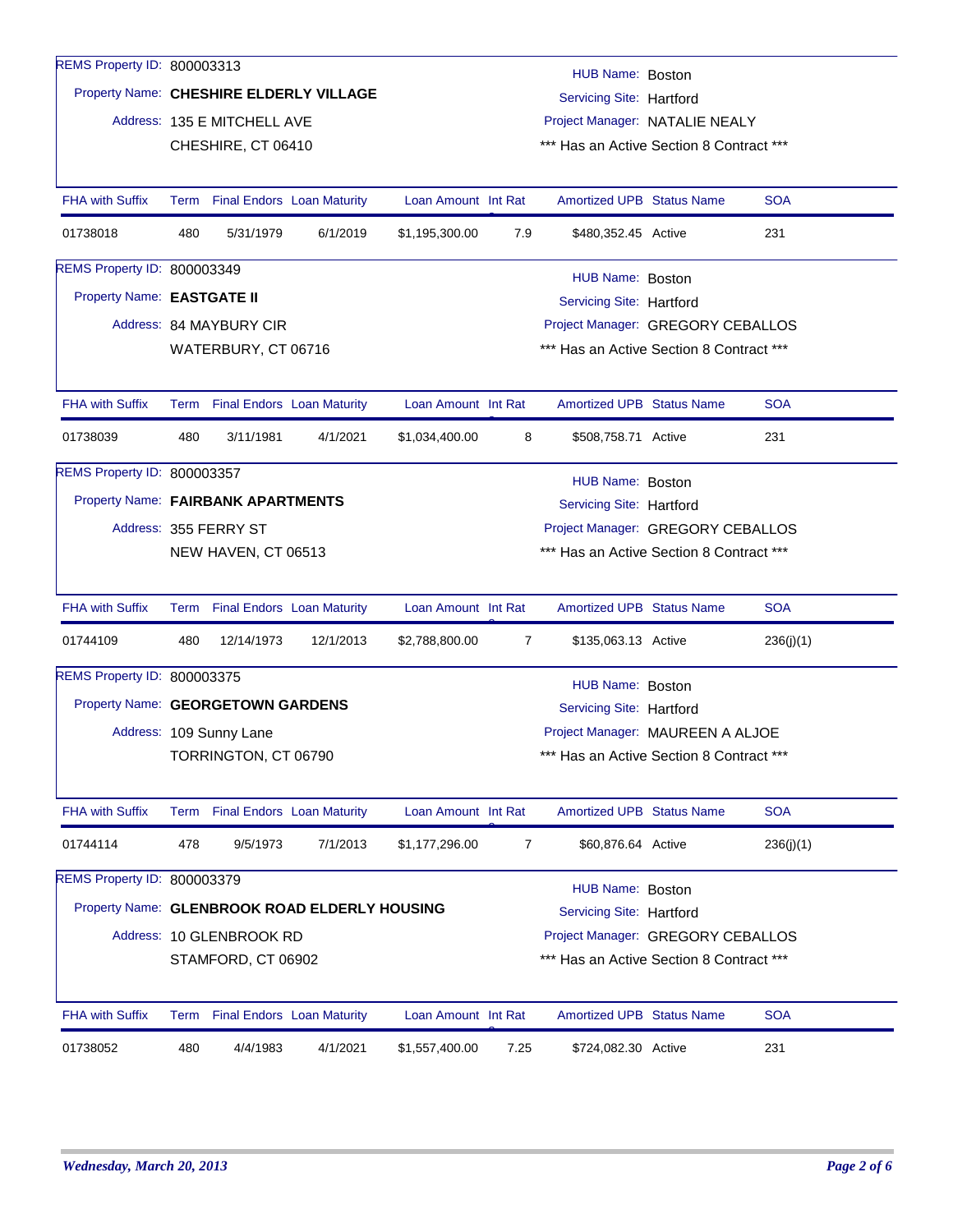| REMS Property ID: 800003395       |                                                                                   |                           |                                   |                     |                                          |                                          |  |               |  |  |  |
|-----------------------------------|-----------------------------------------------------------------------------------|---------------------------|-----------------------------------|---------------------|------------------------------------------|------------------------------------------|--|---------------|--|--|--|
|                                   | HUB Name: Boston<br>Property Name: HILL CENTRAL HOMES<br>Servicing Site: Hartford |                           |                                   |                     |                                          |                                          |  |               |  |  |  |
|                                   |                                                                                   | Address: 145 DEWITT ST    |                                   |                     | Project Manager: GREGORY CEBALLOS        |                                          |  |               |  |  |  |
|                                   |                                                                                   | NEW HAVEN, CT 06519       |                                   |                     | *** Has an Active Section 8 Contract *** |                                          |  |               |  |  |  |
|                                   |                                                                                   |                           |                                   |                     |                                          |                                          |  |               |  |  |  |
| <b>FHA with Suffix</b>            |                                                                                   |                           | Term Final Endors Loan Maturity   | Loan Amount Int Rat |                                          | <b>Amortized UPB Status Name</b>         |  | <b>SOA</b>    |  |  |  |
| 01735090                          | 480                                                                               | 1/28/1983                 | 9/1/2019                          | \$2,329,200.00      | $\overline{7}$                           | \$863,753.98 Active                      |  | 221(d)(3)MKT  |  |  |  |
| REMS Property ID: 800003651       |                                                                                   |                           |                                   |                     |                                          | HUB Name: Boston                         |  |               |  |  |  |
| Property Name: INTERFAITH VILLAGE |                                                                                   |                           |                                   |                     |                                          | Servicing Site: Hartford                 |  |               |  |  |  |
|                                   |                                                                                   | Address: 3-9 BESTOR LANE  |                                   |                     |                                          | Project Manager: MAUREEN A ALJOE         |  |               |  |  |  |
|                                   |                                                                                   | BLOOMFIELD, CT 06002      |                                   |                     |                                          | *** Has an Active Section 8 Contract *** |  |               |  |  |  |
|                                   |                                                                                   |                           |                                   |                     |                                          |                                          |  |               |  |  |  |
| <b>FHA with Suffix</b>            |                                                                                   |                           | Term Final Endors Loan Maturity   | Loan Amount Int Rat |                                          | <b>Amortized UPB Status Name</b>         |  | <b>SOA</b>    |  |  |  |
| 01744177                          | 480                                                                               | 1/25/1977                 | 2/1/2017                          | \$1,432,100.00      | 7.5                                      | \$375,730.51 Active                      |  | 236(j)(1)     |  |  |  |
| REMS Property ID: 800003425       |                                                                                   |                           |                                   |                     |                                          | HUB Name: Boston                         |  |               |  |  |  |
| Property Name: Kingsway Apts      |                                                                                   |                           |                                   |                     |                                          | Servicing Site: Hartford                 |  |               |  |  |  |
|                                   |                                                                                   | Address: 152 WESTPORT AVE |                                   |                     | Project Manager: MICHAEL PATTERSON       |                                          |  |               |  |  |  |
|                                   |                                                                                   | NORWALK, CT 06851         |                                   |                     |                                          | *** Has an Active Section 8 Contract *** |  |               |  |  |  |
|                                   |                                                                                   |                           |                                   |                     |                                          |                                          |  |               |  |  |  |
| <b>FHA with Suffix</b>            |                                                                                   |                           | Term Final Endors Loan Maturity   | Loan Amount Int Rat |                                          | <b>Amortized UPB Status Name</b>         |  | <b>SOA</b>    |  |  |  |
| 01744804                          | 480                                                                               | 1/9/1975                  | 2/1/2015                          | \$954,754.00        | 7                                        | \$296,700.48 Active                      |  | 236(j)(1)/202 |  |  |  |
| REMS Property ID: 800003437       |                                                                                   |                           |                                   |                     |                                          | HUB Name: Boston                         |  |               |  |  |  |
| Property Name: LIBERTY PARK I     |                                                                                   |                           |                                   |                     |                                          | Servicing Site: Hartford                 |  |               |  |  |  |
|                                   |                                                                                   | Address: 10-68 Liberty St |                                   |                     |                                          | Project Manager: NANCYE W FRANK          |  |               |  |  |  |
|                                   |                                                                                   | Ansonia, CT 06401         |                                   |                     |                                          | *** Has an Active Section 8 Contract *** |  |               |  |  |  |
|                                   |                                                                                   |                           |                                   |                     |                                          |                                          |  |               |  |  |  |
| <b>FHA with Suffix</b>            | Term                                                                              |                           | <b>Final Endors Loan Maturity</b> | Loan Amount Int Rat |                                          | <b>Amortized UPB Status Name</b>         |  | <b>SOA</b>    |  |  |  |
| 01744219                          | 480                                                                               | 4/20/1977                 | 5/1/2017                          | \$763,000.00        | 7.5                                      | \$211,363.18 Active                      |  | 236(j)(1)     |  |  |  |
| REMS Property ID: 800003438       |                                                                                   |                           |                                   |                     |                                          | HUB Name: Boston                         |  |               |  |  |  |
| Property Name: LIBERTY PARK II    |                                                                                   |                           |                                   |                     |                                          | Servicing Site: Hartford                 |  |               |  |  |  |
|                                   |                                                                                   | Address: 1-15 Liberty St  |                                   |                     |                                          | Project Manager: NANCYE W FRANK          |  |               |  |  |  |
|                                   |                                                                                   | Ansonia, CT 06401         |                                   |                     |                                          | *** Has an Active Section 8 Contract *** |  |               |  |  |  |
|                                   |                                                                                   |                           |                                   |                     |                                          |                                          |  |               |  |  |  |
| <b>FHA with Suffix</b>            | Term                                                                              |                           | <b>Final Endors</b> Loan Maturity | Loan Amount Int Rat |                                          | <b>Amortized UPB Status Name</b>         |  | <b>SOA</b>    |  |  |  |
| 01735085                          | 480                                                                               | 12/28/1978                | 1/1/2019                          | \$208,500.00        | 7.9                                      | \$79,302.65 Active                       |  | 221(d)(4)MKT  |  |  |  |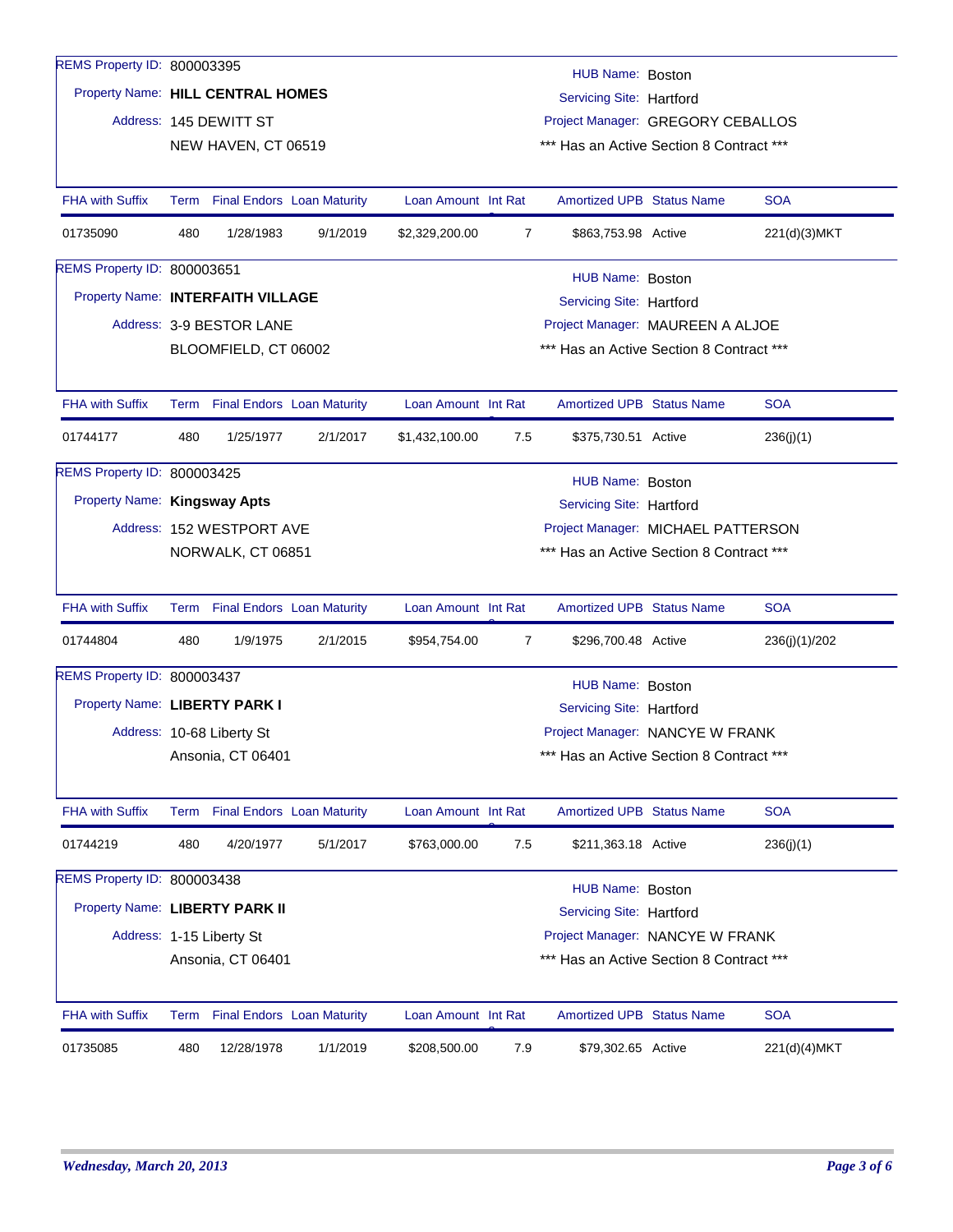| REMS Property ID: 800003448         |                                                                                |                              |                                 |                                                     |                                          |                                          |  |               |  |  |  |
|-------------------------------------|--------------------------------------------------------------------------------|------------------------------|---------------------------------|-----------------------------------------------------|------------------------------------------|------------------------------------------|--|---------------|--|--|--|
| Property Name: MAIN & NELSON STS    |                                                                                |                              |                                 | HUB Name: Boston<br><b>Servicing Site: Hartford</b> |                                          |                                          |  |               |  |  |  |
|                                     |                                                                                | Address: 2357-59 Main St     |                                 | Project Manager: NATALIE NEALY                      |                                          |                                          |  |               |  |  |  |
|                                     |                                                                                | HARTFORD, CT 06120           |                                 | *** Has an Active Section 8 Contract ***            |                                          |                                          |  |               |  |  |  |
|                                     |                                                                                |                              |                                 |                                                     |                                          |                                          |  |               |  |  |  |
| <b>FHA with Suffix</b>              |                                                                                |                              | Term Final Endors Loan Maturity | Loan Amount Int Rat                                 |                                          | <b>Amortized UPB Status Name</b>         |  | <b>SOA</b>    |  |  |  |
| 01744155                            | 480                                                                            | 7/26/1973                    | 8/1/2013                        | \$359,771.00                                        | $\overline{7}$                           | \$28,077.19 Active                       |  | 236(j)(1)     |  |  |  |
| <b>REMS Property ID: 800003485</b>  |                                                                                |                              |                                 |                                                     |                                          | HUB Name: Boston                         |  |               |  |  |  |
| Property Name: NEWINGTON GROUP HOME |                                                                                |                              |                                 |                                                     |                                          | Servicing Site: Hartford                 |  |               |  |  |  |
|                                     |                                                                                | Address: 98 CEDAR ST         |                                 |                                                     |                                          | Project Manager: MAUREEN A ALJOE         |  |               |  |  |  |
|                                     |                                                                                | NEWINGTON, CT 06111          |                                 |                                                     |                                          | *** Has an Active Section 8 Contract *** |  |               |  |  |  |
|                                     |                                                                                |                              |                                 |                                                     |                                          |                                          |  |               |  |  |  |
| <b>FHA with Suffix</b>              |                                                                                |                              | Term Final Endors Loan Maturity | Loan Amount Int Rat                                 |                                          | <b>Amortized UPB Status Name</b>         |  | <b>SOA</b>    |  |  |  |
| 017EH038                            | 480                                                                            | 10/13/1983                   | 10/1/2021                       | \$291,800.00                                        | 9.25                                     | \$163,583.61 Active                      |  | 202           |  |  |  |
| REMS Property ID: 800003498         |                                                                                |                              |                                 |                                                     |                                          | HUB Name: Boston                         |  |               |  |  |  |
| Property Name: OLD MIDDLETOWN HIGH  |                                                                                |                              |                                 | Servicing Site: Hartford                            |                                          |                                          |  |               |  |  |  |
|                                     |                                                                                | Address: 251 COURT ST        |                                 | Project Manager: NANCYE W FRANK                     |                                          |                                          |  |               |  |  |  |
|                                     |                                                                                | MIDDLETOWN, CT 06457         |                                 |                                                     | *** Has an Active Section 8 Contract *** |                                          |  |               |  |  |  |
|                                     |                                                                                |                              |                                 |                                                     |                                          |                                          |  |               |  |  |  |
| <b>FHA with Suffix</b>              |                                                                                |                              | Term Final Endors Loan Maturity | Loan Amount Int Rat                                 |                                          | <b>Amortized UPB Status Name</b>         |  | <b>SOA</b>    |  |  |  |
| 01735106                            | 480                                                                            | 12/13/1979                   | 6/1/2019                        | \$1,997,200.00                                      | 7.5                                      | \$776,770.69 Active                      |  | 221(d)(3) MKT |  |  |  |
| REMS Property ID: 800056818         |                                                                                |                              |                                 |                                                     |                                          | HUB Name: Boston                         |  |               |  |  |  |
| Property Name: PILGRIM TOWERS       |                                                                                |                              |                                 |                                                     |                                          | Servicing Site: Hartford                 |  |               |  |  |  |
|                                     |                                                                                | Address: 25 WASHINGTON COURT |                                 |                                                     | Project Manager: GREGORY CEBALLOS        |                                          |  |               |  |  |  |
|                                     |                                                                                | STAMFORD, CT 06902           |                                 |                                                     |                                          | *** Has an Active Section 8 Contract *** |  |               |  |  |  |
|                                     |                                                                                |                              |                                 |                                                     |                                          |                                          |  |               |  |  |  |
| <b>FHA with Suffix</b>              |                                                                                |                              | Term Final Endors Loan Maturity | Loan Amount Int Rat                                 |                                          | <b>Amortized UPB Status Name</b>         |  | <b>SOA</b>    |  |  |  |
| 017SH003                            | 576                                                                            | 12/1/1967                    | 11/1/2016                       | \$925,000.00                                        | 3                                        | \$126,420.16 Active                      |  | 202           |  |  |  |
| REMS Property ID: 800003516         |                                                                                |                              |                                 |                                                     |                                          |                                          |  |               |  |  |  |
|                                     | HUB Name: Boston<br>Property Name: QUARRY KNOLL II<br>Servicing Site: Hartford |                              |                                 |                                                     |                                          |                                          |  |               |  |  |  |
|                                     |                                                                                | Address: 52-99 Quarry Knoll  |                                 |                                                     |                                          | Project Manager: NANCYE W FRANK          |  |               |  |  |  |
|                                     |                                                                                | GREENWICH, CT 06830          |                                 |                                                     |                                          | *** Has an Active Section 8 Contract *** |  |               |  |  |  |
|                                     |                                                                                |                              |                                 |                                                     |                                          |                                          |  |               |  |  |  |
| <b>FHA with Suffix</b>              |                                                                                |                              | Term Final Endors Loan Maturity | Loan Amount Int Rat                                 |                                          | <b>Amortized UPB Status Name</b>         |  | <b>SOA</b>    |  |  |  |
| 01738032                            | 480                                                                            | 1/8/1987                     | 5/1/2020                        | \$875,812.00                                        | 8                                        | \$613,583.88 Active                      |  | 231           |  |  |  |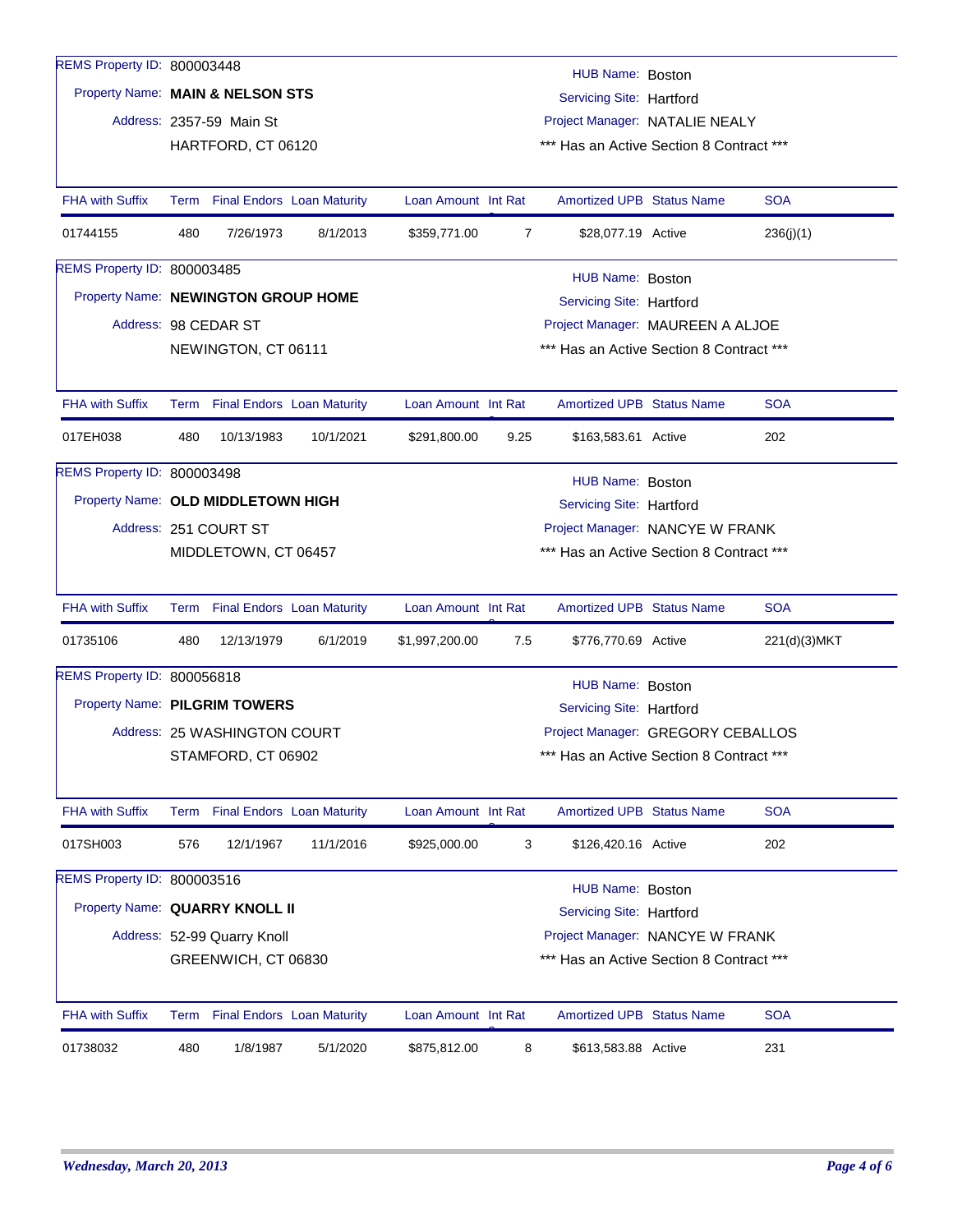| REMS Property ID: 800003517                 |                                                                  |                                          |           |                                  |                                  | HUB Name: Boston                         |  |               |  |  |  |
|---------------------------------------------|------------------------------------------------------------------|------------------------------------------|-----------|----------------------------------|----------------------------------|------------------------------------------|--|---------------|--|--|--|
|                                             | Property Name: QUEBEC SQUARE VILLAGE<br>Servicing Site: Hartford |                                          |           |                                  |                                  |                                          |  |               |  |  |  |
| Address: 3 Quebec Sq                        |                                                                  |                                          |           |                                  | Project Manager: MAUREEN A ALJOE |                                          |  |               |  |  |  |
|                                             | Brooklyn, CT 06234                                               | *** Has an Active Section 8 Contract *** |           |                                  |                                  |                                          |  |               |  |  |  |
|                                             |                                                                  |                                          |           |                                  |                                  |                                          |  |               |  |  |  |
| <b>FHA with Suffix</b>                      |                                                                  | Term Final Endors Loan Maturity          |           | Loan Amount Int Rat              |                                  | <b>Amortized UPB Status Name</b>         |  | <b>SOA</b>    |  |  |  |
| 01735086                                    | 480                                                              | 5/27/1980                                | 12/1/2019 | \$1,519,000.00                   | 7.5                              | \$627,784.54 Active                      |  | 221(d)(3)MKT  |  |  |  |
| <b>REMS Property ID: 800003632</b>          |                                                                  |                                          |           |                                  |                                  | HUB Name: Boston                         |  |               |  |  |  |
| Property Name: ROBIN RIDGE APARTMENTS       |                                                                  |                                          |           |                                  |                                  | <b>Servicing Site: Hartford</b>          |  |               |  |  |  |
|                                             |                                                                  | Address: 990 WEST MAIN ST                |           |                                  |                                  | Project Manager: MICHAEL PATTERSON       |  |               |  |  |  |
|                                             |                                                                  | WATERBURY, CT 06708                      |           |                                  |                                  | *** Has an Active Section 8 Contract *** |  |               |  |  |  |
|                                             |                                                                  |                                          |           |                                  |                                  |                                          |  |               |  |  |  |
| <b>FHA with Suffix</b>                      |                                                                  | Term Final Endors Loan Maturity          |           | Loan Amount Int Rat              |                                  | <b>Amortized UPB Status Name</b>         |  | <b>SOA</b>    |  |  |  |
| 01744803                                    | 480                                                              | 10/16/1975                               | 11/1/2015 | \$2,896,400.00                   | $\overline{7}$                   | \$509,068.54 Active                      |  | 236(j)(1)/202 |  |  |  |
| REMS Property ID: 800003555                 |                                                                  |                                          |           |                                  |                                  | HUB Name: Boston                         |  |               |  |  |  |
| Property Name: S.A.R.A.H.                   |                                                                  |                                          |           |                                  |                                  | Servicing Site: Hartford                 |  |               |  |  |  |
| Address: 197 Alps Rd                        |                                                                  |                                          |           | Project Manager: MAUREEN A ALJOE |                                  |                                          |  |               |  |  |  |
|                                             |                                                                  | BRANFORD, CT 06405                       |           |                                  |                                  | *** Has an Active Section 8 Contract *** |  |               |  |  |  |
|                                             |                                                                  |                                          |           |                                  |                                  |                                          |  |               |  |  |  |
| <b>FHA with Suffix</b>                      |                                                                  | Term Final Endors Loan Maturity          |           | Loan Amount Int Rat              |                                  | <b>Amortized UPB Status Name</b>         |  | <b>SOA</b>    |  |  |  |
| 017EH037                                    | 480                                                              | 6/25/1984                                | 8/1/2021  | \$481,100.00                     | 9.25                             | \$266,315.00 Active                      |  | 202           |  |  |  |
| REMS Property ID: 800003567                 |                                                                  |                                          |           |                                  |                                  | HUB Name: Boston                         |  |               |  |  |  |
| Property Name: SAINT MARY'S ELDERLY         |                                                                  |                                          |           |                                  |                                  | Servicing Site: Hartford                 |  |               |  |  |  |
|                                             |                                                                  | Address: 1451 MAIN ST                    |           |                                  |                                  | Project Manager: NANCYE W FRANK          |  |               |  |  |  |
|                                             |                                                                  | EAST HARTFORD, CT 06108                  |           |                                  |                                  | *** Has an Active Section 8 Contract *** |  |               |  |  |  |
|                                             |                                                                  |                                          |           |                                  |                                  |                                          |  |               |  |  |  |
| <b>FHA with Suffix</b>                      |                                                                  | Term Final Endors Loan Maturity          |           | Loan Amount Int Rat              |                                  | <b>Amortized UPB Status Name</b>         |  | <b>SOA</b>    |  |  |  |
| 01735111                                    | 475                                                              | 6/3/1982                                 | 7/1/2020  | \$1,225,794.00                   | 7.5                              | \$842,896.74 Active                      |  | 221(d)(4)MKT  |  |  |  |
| REMS Property ID: 800003571                 |                                                                  |                                          |           |                                  |                                  | HUB Name: Boston                         |  |               |  |  |  |
| Property Name: Saint Paul's Flax Hill Co-op |                                                                  |                                          |           |                                  |                                  | Servicing Site: Hartford                 |  |               |  |  |  |
| Address: P.O. Box 91                        |                                                                  |                                          |           |                                  |                                  | Project Manager: MICHAEL PATTERSON       |  |               |  |  |  |
|                                             |                                                                  | NORWALK, CT 06856                        |           |                                  |                                  | *** Has an Active Section 8 Contract *** |  |               |  |  |  |
|                                             |                                                                  |                                          |           |                                  |                                  |                                          |  |               |  |  |  |
| <b>FHA with Suffix</b>                      |                                                                  | Term Final Endors Loan Maturity          |           | Loan Amount Int Rat              |                                  | <b>Amortized UPB Status Name</b>         |  | <b>SOA</b>    |  |  |  |
| 01744176                                    | 480                                                              | 3/22/1976                                | 4/1/2016  | \$2,119,900.00                   | 7                                | \$426,632.98 Active                      |  | 236(j)(1)     |  |  |  |